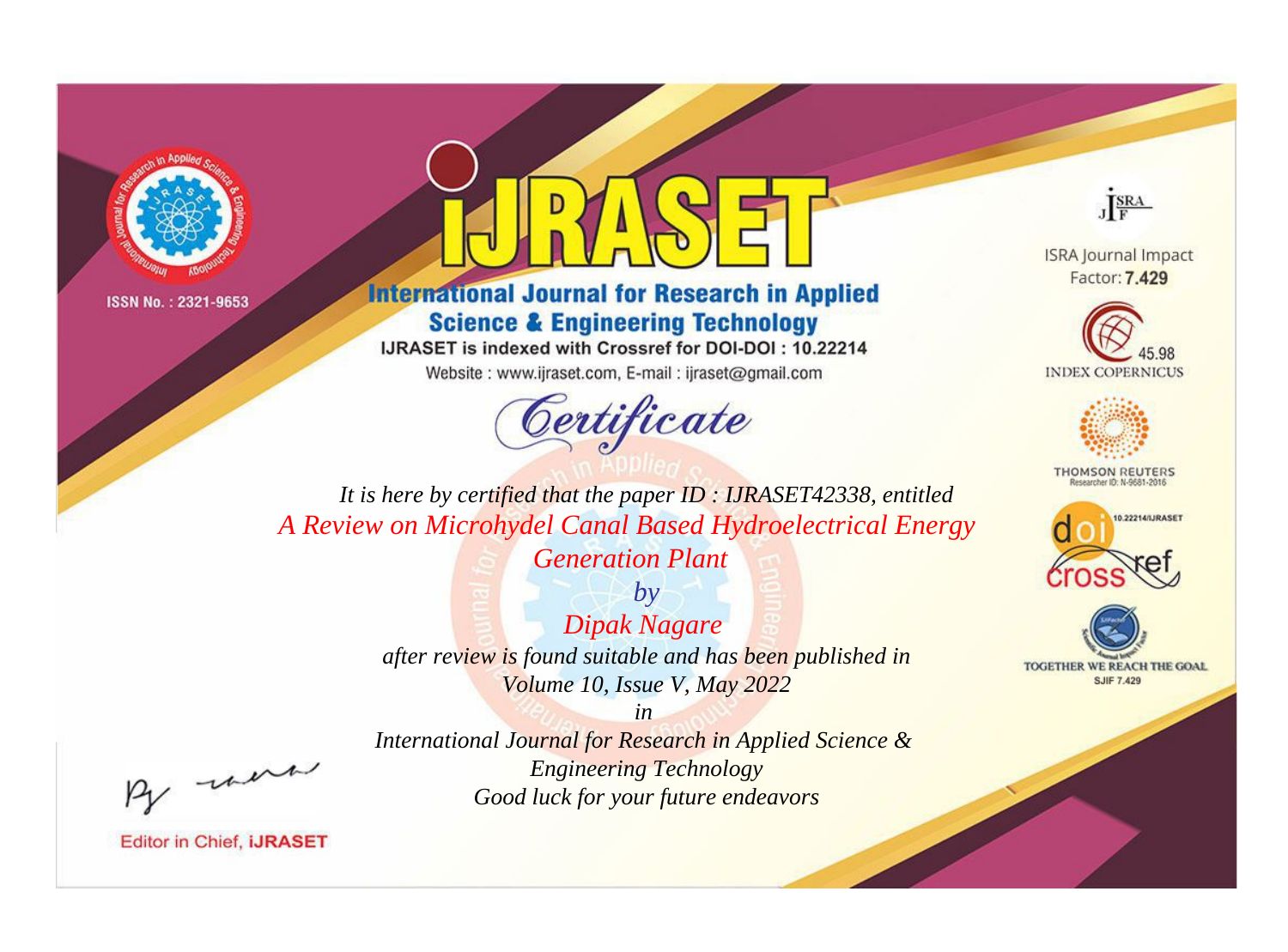



**International Journal for Research in Applied Science & Engineering Technology** 

IJRASET is indexed with Crossref for DOI-DOI: 10.22214

Website: www.ijraset.com, E-mail: ijraset@gmail.com



JERA

**ISRA Journal Impact** Factor: 7.429





**THOMSON REUTERS** 



TOGETHER WE REACH THE GOAL **SJIF 7.429** 

It is here by certified that the paper ID: IJRASET42338, entitled A Review on Microhydel Canal Based Hydroelectrical Energy **Generation Plant** 

> $b\nu$ Nayan Jadhav after review is found suitable and has been published in Volume 10, Issue V, May 2022

were

International Journal for Research in Applied Science & **Engineering Technology** Good luck for your future endeavors

 $in$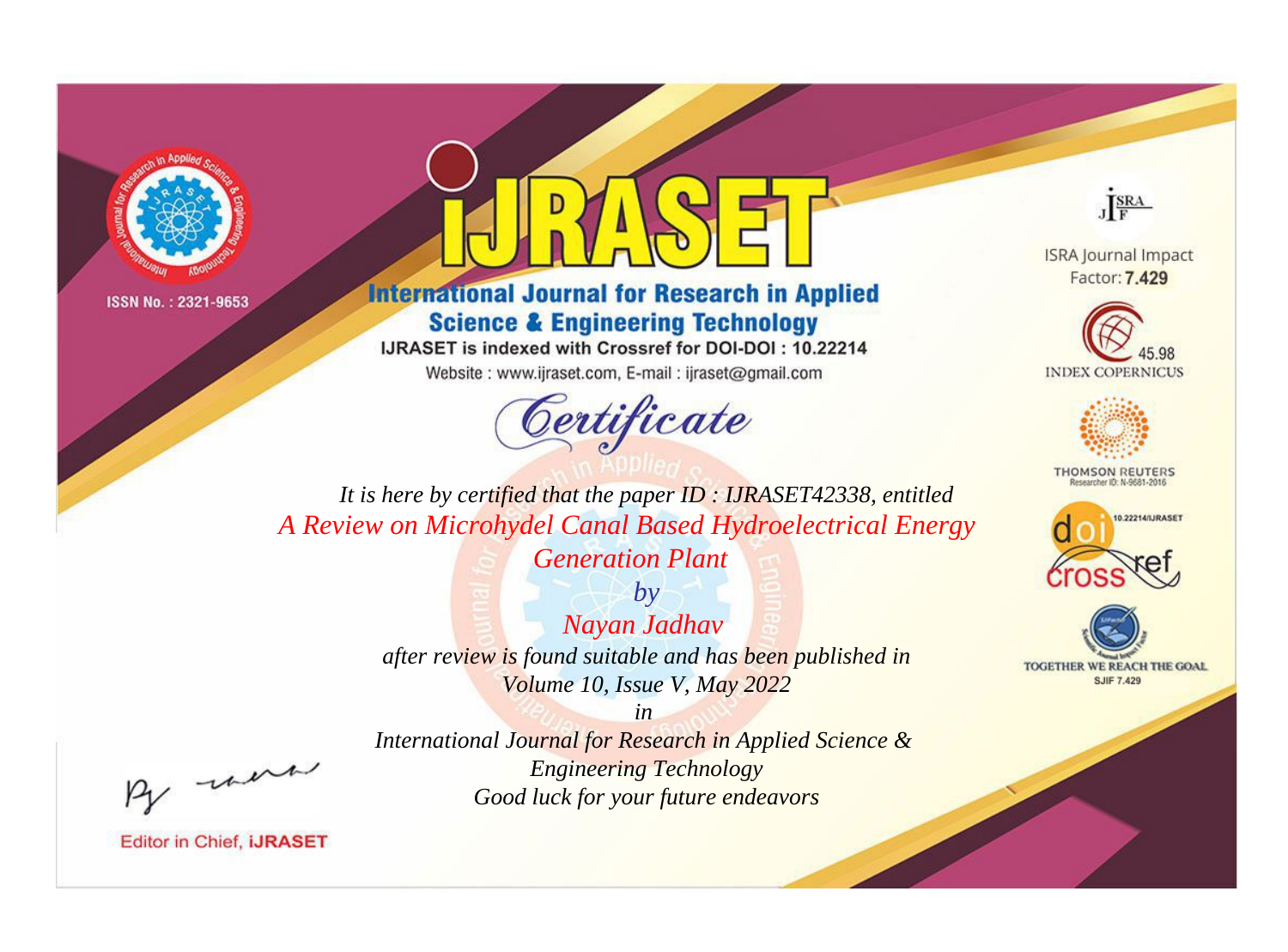



## **International Journal for Research in Applied Science & Engineering Technology**

IJRASET is indexed with Crossref for DOI-DOI: 10.22214

Website: www.ijraset.com, E-mail: ijraset@gmail.com



JERA

**ISRA Journal Impact** Factor: 7.429





**THOMSON REUTERS** 



TOGETHER WE REACH THE GOAL **SJIF 7.429** 

*It is here by certified that the paper ID : IJRASET42338, entitled A Review on Microhydel Canal Based Hydroelectrical Energy Generation Plant*

> *by Dayanand Jadhav after review is found suitable and has been published in Volume 10, Issue V, May 2022*

> > *in*

, un

*International Journal for Research in Applied Science & Engineering Technology Good luck for your future endeavors*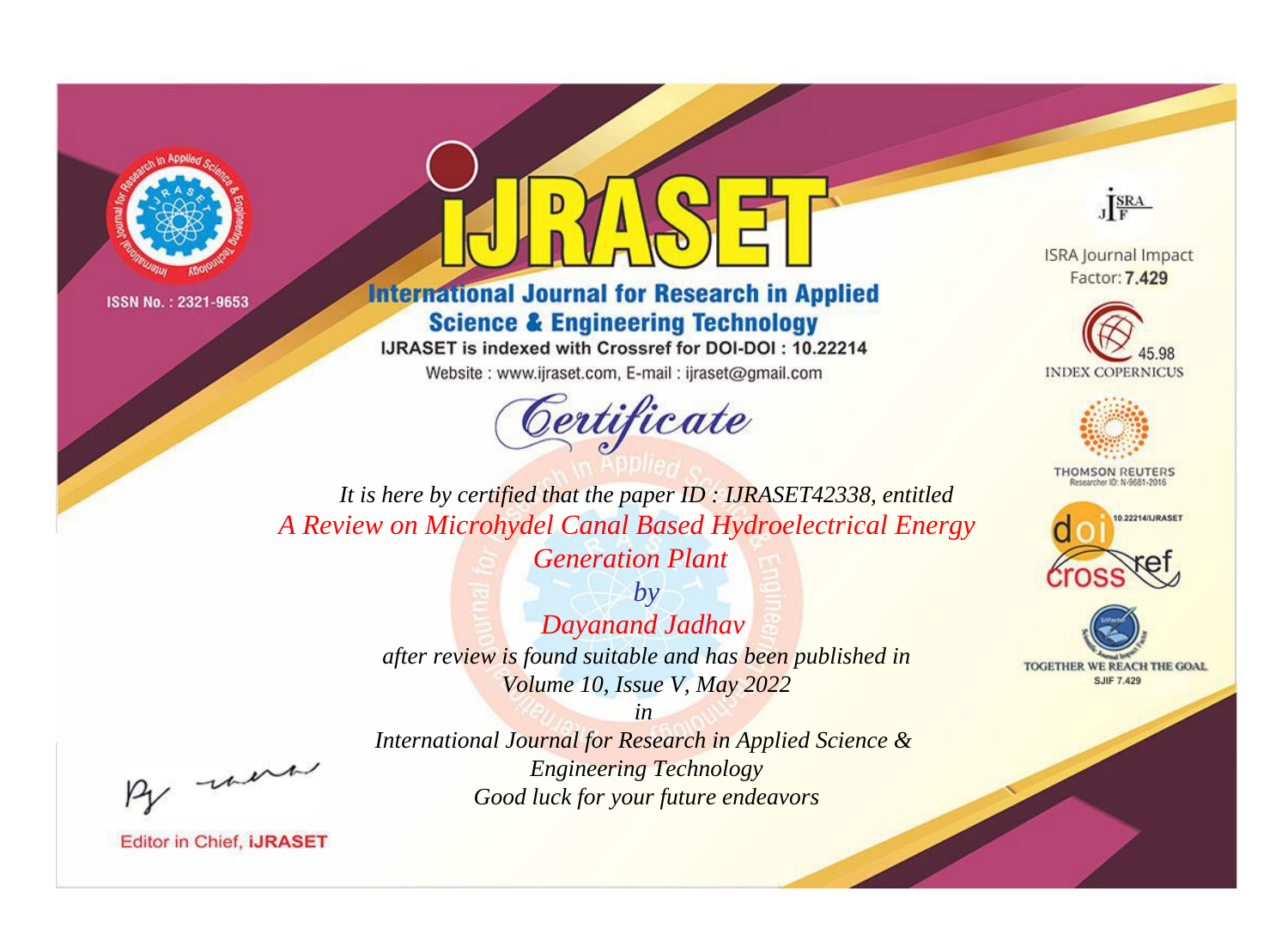



**International Journal for Research in Applied Science & Engineering Technology** 

IJRASET is indexed with Crossref for DOI-DOI: 10.22214

Website: www.ijraset.com, E-mail: ijraset@gmail.com



JERA

**ISRA Journal Impact** Factor: 7.429





**THOMSON REUTERS** 



TOGETHER WE REACH THE GOAL **SJIF 7.429** 

It is here by certified that the paper ID: IJRASET42338, entitled A Review on Microhydel Canal Based Hydroelectrical Energy **Generation Plant** 

> $b\nu$ Yash Shinde after review is found suitable and has been published in Volume 10, Issue V, May 2022

were

International Journal for Research in Applied Science & **Engineering Technology** Good luck for your future endeavors

 $in$